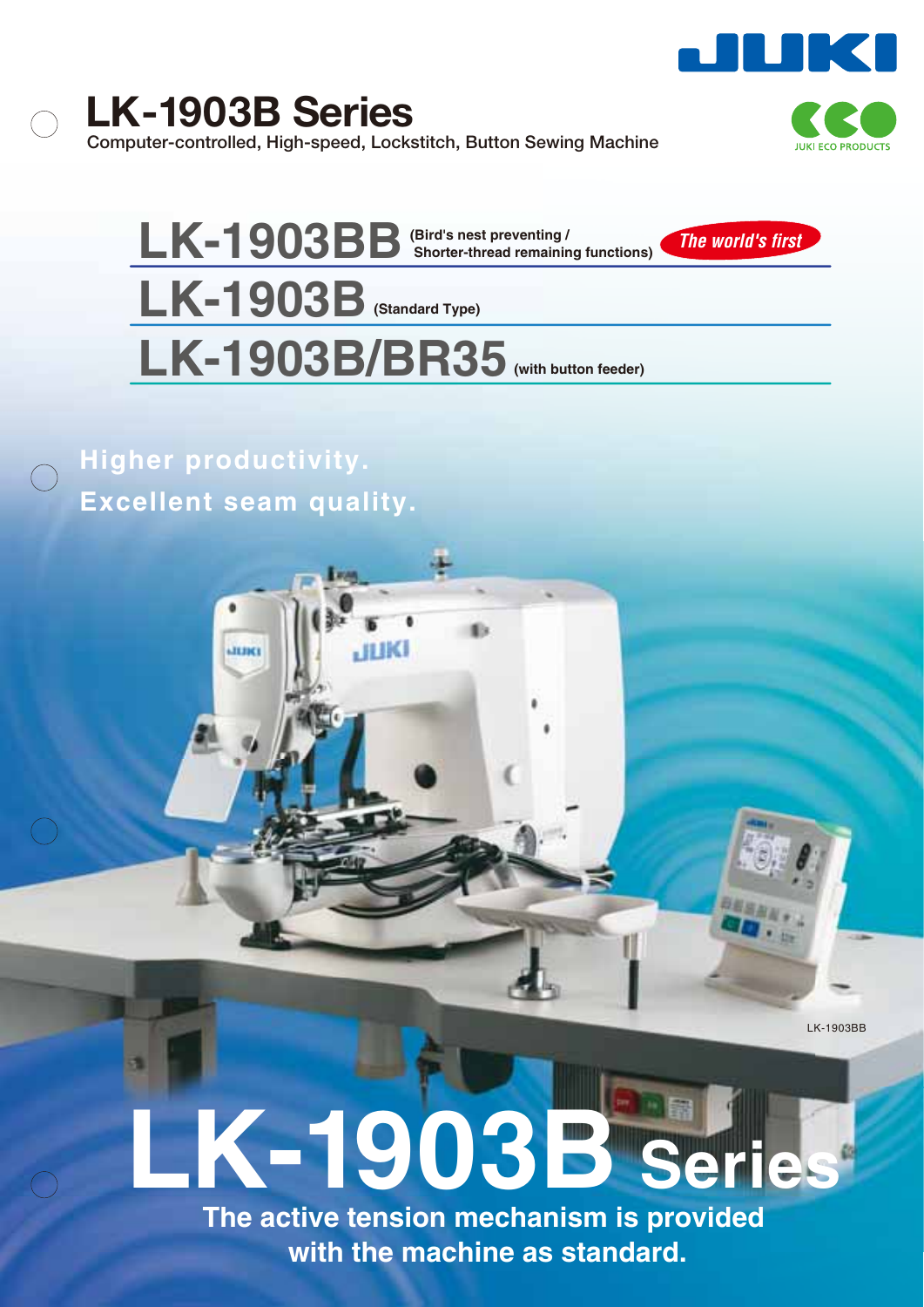The machine achieves sewing speed of 2,700sti/min. The machine's starting, stopping, thread-trimming and automatic presser lifting speeds have been increased to significantly shorten total cycle time.

# **Higher productivity.**

The machine is provided as standard with auto-lifter that uses a stepping-motor system. This helps reduce

- operator fatigue.
- stopping height can be established on the operation panel.
- The work clamp foot lift can be set to a maximum of 13mm.

It is also possible to change over the stroke of the auto-lifter from a onestep stroke to a double-step stroke, which offers easier positioning of a material on the machine. For the double-step stroke, an intermediate

# **Auto-lifter mechanism utilizing a system.**

The sewing starting point can be shifted in the X/Y direction. This enables the correction of a sewing

pattern in accordance with the presser foot configuration.

# **The sewing starting point can be corrected.**

# **Eco-friendly power saving**

Thanks to our advanced dry-head technology, the frame (needle bar and thread take-up) no longer

| ł |  |
|---|--|
|   |  |
| I |  |
|   |  |

- requires lubrication. This prevents the material from being stained with lubricating oil.
- Just a small quantity of clean oil is supplied from the oil tank to the hook.

# **Oil stains are eliminated.**

Needle thread grasping mechanism helps produce consistent knot tying at the beginning of sewing.

# **Excellent seam quality.**

- The machine is provided as standard with 50 different sewing patterns. The machine permits easy changeover of sewing patterns for effortless execution of an inexhaustible range of sewing specifications.
- The LK-1903B is also able to sew buttons using the same data used for the LK-1903 (Data in EP-ROM are enabled by conversion).

# **Many different sewing patterns.**

- Since the machine is provided with an active tension mechanism, it is able to set a needle thread tension that matches various sewing conditions (such as thread, material and sewing speed) on the operation panel, store the data in memory and reproduce it.
- The needle thread tension can be separated according to stitching type or portion of a seam, such as the beginning part of the seam, base stitched part, zigzag stitched part and end of the seam (fastening stitch).
- When the operation panel is used in combination with the active tension, the needle thread tension can be set on a stitch-by-stitch basis. This helps eliminate undesired thread tension variations at a multi-layered part of a material or with sewing direction, thereby contributing to upgraded seam quality.

# **The machine is provided as standard with the active tension (electronic thread tension control mechanism).**

### An encoder is installed in the pulse motor, thereby achieving substantially improved power-consumption saving. **OPTI LK-1903B-302** φ10~φ20 For medium-size button 14149058 (MAZ155070B0) (MAZ156070B0) 2.0 (2.2) (2.7) 1.7 (2.2) (2.7) (0.9)  $0 - 4.5$  $0 - 4.5$ 0~3.5 0~3.5 K B C L B C

|  | <b>Model name</b>                             |                          |               | LK-1903B-301                                                      |                        |           |        |  |
|--|-----------------------------------------------|--------------------------|---------------|-------------------------------------------------------------------|------------------------|-----------|--------|--|
|  | <b>Button size</b>                            |                          |               |                                                                   | For extra-small button |           |        |  |
|  | Outside diameter<br>that can be adjusted (mm) |                          |               | $\phi$ 9~ $\phi$ 10<br>$\phi$ 10~ $\phi$ 15<br>$\phi$ 8~ $\phi$ 9 |                        |           |        |  |
|  | Sewing size                                   | Length $(Y)$             |               | $0 - 2.5$                                                         | $0 - 3.0$              | $0 - 3.5$ |        |  |
|  | (mm)                                          | Width $(X)$              |               | $0 - 2.5$                                                         | $0 - 3.0$              | $0 - 3.5$ |        |  |
|  |                                               | <b>Thickness</b><br>(mm) |               |                                                                   | 1.7<br>(2.2)           |           |        |  |
|  |                                               |                          |               |                                                                   |                        |           | ∗      |  |
|  | <b>Button clamp</b>                           |                          |               |                                                                   | MAZ158070BB            |           | G      |  |
|  | jaw lever                                     |                          | Right<br>Left | (MAZ158070BA)                                                     |                        |           | F      |  |
|  | (combination)                                 | Part<br>No.              |               |                                                                   |                        |           |        |  |
|  |                                               |                          |               | MAZ158080BB                                                       |                        |           |        |  |
|  |                                               |                          |               | (MAZ158080BA)                                                     |                        |           | G<br>F |  |
|  |                                               |                          |               |                                                                   |                        |           |        |  |
|  |                                               |                          |               |                                                                   |                        |           |        |  |
|  |                                               |                          |               | 1.6                                                               |                        |           |        |  |
|  | Needle hole<br>guide (mm)                     | A                        |               |                                                                   | (1.8)                  |           |        |  |
|  |                                               |                          |               |                                                                   |                        |           |        |  |
|  | φB<br>$\phi C$                                | B                        |               | $\phi$ 2.8                                                        |                        |           |        |  |
|  |                                               | Ċ                        |               |                                                                   | $\phi$ 1.6             |           |        |  |
|  |                                               |                          |               |                                                                   | MAZ15801000            |           |        |  |
|  |                                               | Part No.                 |               | (14149900)                                                        |                        |           |        |  |
|  | Feed plate                                    |                          |               | MAZ15502000 (F<br>$ 8.5\rangle$                                   |                        |           |        |  |
|  |                                               |                          |               | : Experts shown in parentheses () are optional.                   |                        |           |        |  |

| →lXI<br>$\circ$ | <b>Pattern</b><br>No. | <b>Stitch</b><br>shape                             | <b>Sewing</b><br>thread<br>(pcs.) | <b>Standard</b><br>length<br>$X$ (mm) | <b>Standard</b><br>length<br>$Y$ (mm)                                                                                                                          | <b>Pattern</b><br>No. | <b>Stitch</b><br>shape                                              | <b>Sewing</b><br>thread<br>(pcs.) | Standard Standard<br>length<br>$X$ (mm) | length<br>$Y$ (mm) |
|-----------------|-----------------------|----------------------------------------------------|-----------------------------------|---------------------------------------|----------------------------------------------------------------------------------------------------------------------------------------------------------------|-----------------------|---------------------------------------------------------------------|-----------------------------------|-----------------------------------------|--------------------|
|                 | 1.34                  | پخ                                                 | $6 - 6$                           |                                       |                                                                                                                                                                | 18.44                 | $\left(\rightleftharpoons\right)$                                   | 6                                 |                                         |                    |
|                 | 2.35                  |                                                    | $8 - 8$                           |                                       |                                                                                                                                                                | 19.45                 | ∞                                                                   | 8                                 |                                         |                    |
|                 | 3                     | $\mathbf{\hat{r}}$                                 | $10 - 10$                         |                                       |                                                                                                                                                                | 20                    | (≔€                                                                 | 10                                | 3.4                                     | 0                  |
|                 | $\overline{4}$        | $\mathbf{\hat{r}}$                                 | $12 - 12$                         |                                       |                                                                                                                                                                | 21                    | (≔∎                                                                 | 12                                |                                         |                    |
|                 | 5.36                  | $\mathbf{r}$                                       | $6 - 6$                           |                                       |                                                                                                                                                                | 22                    | ∞                                                                   | 16                                |                                         |                    |
|                 | 6.37                  | پە                                                 | $8 - 8$                           |                                       |                                                                                                                                                                | 23.46                 | $\widehat{\mathbf{I}}$                                              | 6                                 |                                         |                    |
|                 | $\overline{7}$        | ۳                                                  | $10 - 10$                         |                                       |                                                                                                                                                                | 24                    | $\bigl( \begin{smallmatrix} 0 & 0 \ 0 & 0 \end{smallmatrix} \bigr)$ | 10                                | 0                                       | 3.4                |
|                 | 8                     | $\mathbf{\hat{z}}$                                 | $12 - 12$                         |                                       |                                                                                                                                                                | 25                    | $\mathbf{\widehat{J}}$                                              | 12                                |                                         |                    |
|                 | 9.38                  | ۳                                                  | $6 - 6$                           | 3.4                                   | 3.4                                                                                                                                                            | 26.47                 | $\Omega)$                                                           | $6-6$                             |                                         |                    |
|                 | 10.39                 | ۴                                                  | $8 - 8$                           |                                       |                                                                                                                                                                | 27                    | $\left(\mathfrak{n}\right)$                                         | $10 - 10$                         |                                         |                    |
|                 | 11                    | $\mathbf{\hat{z}}$                                 | $10 - 10$                         |                                       |                                                                                                                                                                | 28.48                 | $\Omega)$                                                           | $6-6$                             | 3.4                                     | 3.4                |
|                 | 12.40                 | $(\mathbf{x})$                                     | $6 - 6$                           |                                       |                                                                                                                                                                | 29                    | $\left( \mathbf{u}\right)$                                          | $10 - 10$                         |                                         |                    |
|                 | 13.41                 | $\left(\!\!\left.\textbf{x}\!\!\right)\!\!\right)$ | $8 - 8$                           |                                       |                                                                                                                                                                | 30.49                 | Ŷ,                                                                  | $5 - 5 - 5$                       |                                         |                    |
|                 | 14                    | $\mathbf{\hat{x}}$                                 | $10 - 10$                         |                                       |                                                                                                                                                                | 31                    | $\blacktriangledown$                                                | $8 - 8 - 8$                       |                                         |                    |
|                 | 15.42                 | $(\mathbf{x})$                                     | $6 - 6$                           |                                       |                                                                                                                                                                | 32.50                 | ٨                                                                   | $5 - 5 - 5$                       | 3.0                                     | 2.5                |
|                 | 16.43                 | $\mathcal{R}$                                      | $8 - 8$                           |                                       |                                                                                                                                                                | 33                    | $\bigcircledA$                                                      | $8 - 8 - 8$                       |                                         |                    |
|                 | 17                    | ≫ે                                                 | $10 - 10$                         |                                       |                                                                                                                                                                |                       |                                                                     |                                   |                                         |                    |
|                 |                       |                                                    |                                   |                                       | ※(1) Standard sewing lengths X and Y given above are given assuming that the scale is 100.<br>(2) Use the patterns No. 34~50 with hole diameter 1.5mm or less. |                       |                                                                     |                                   |                                         |                    |

# **TABLE OF THE SEWING PATTERNS MODELS CLASSIFIED BY BUTTON SIZES**

| LK-1903B-301                 | LK-1903B-302 |                      |                        | <b>Option</b> |                      | <b>Model name</b> |                                | <b>Option</b>         |                            |                                              |
|------------------------------|--------------|----------------------|------------------------|---------------|----------------------|-------------------|--------------------------------|-----------------------|----------------------------|----------------------------------------------|
| For small button (accessory) |              |                      | For medium-size button |               | For large button     |                   | <b>Button type</b>             | For shank button      |                            |                                              |
|                              |              |                      |                        |               |                      |                   | Max. sewing speed              |                       | 1,500sti/min               |                                              |
| $\phi$ 10~ $\phi$ 20         |              | $\phi$ 10~ $\phi$ 20 |                        |               | $\phi$ 15~ $\phi$ 32 |                   |                                | Outside diameter      |                            | $\phi$ 8~ $\phi$ 20                          |
| $0 - 3.5$                    |              | $0 - 4.5$            |                        |               | $0 - 6.5$            |                   | <b>Button</b>                  |                       | Diameter of hole in button | $\phi$ 1.5 or more                           |
| $0 - 3.5$                    |              | $0 - 4.5$            |                        |               | $0 - 6.5$            |                   | configuration                  | Position of hole      |                            |                                              |
| 1.7                          |              | 2.0                  |                        |               | 2.7                  |                   |                                | in button             |                            | $\overline{\mathbb{P}}$<br>1.5 <sub>mm</sub> |
| (2.2)                        |              | (2.2)                |                        |               | (3.2)                |                   |                                |                       |                            | or more                                      |
| (2.7)                        |              | (2.7)                |                        |               |                      |                   |                                |                       |                            | $A$ (mm)                                     |
| (0.9)                        | $\ast$       |                      | ∗                      |               |                      | $\ast$            | Configuration of               | B                     | $B$ (mm)                   | Min<br>Max                                   |
|                              |              |                      |                        |               |                      |                   | shank                          |                       | $\overline{1}$             | 9<br>4                                       |
| 14148852                     | K            | 14149058             |                        |               | MAZ157070BB          | D                 |                                |                       | 3                          | 8<br>3                                       |
| (MAZ155070B0)                | B            | (MAZ155070B0)        | B                      |               | (MAZ157070BA)        | E                 |                                |                       | 5                          | $\overline{7}$                               |
| (MAZ156070B0)                | C            | (MAZ156070B0)        | C                      |               |                      |                   | Pattern No.                    |                       | 18, 19, 20, 21, 22         |                                              |
| (B25553720A0)                |              |                      |                        |               |                      |                   | Optional part for shank button |                       |                            |                                              |
| 14148951                     | K            | 14149157             | L                      |               | MAZ157080BB          | D                 | Part No.                       |                       | Name of part               |                                              |
| (MAZ155080B0)                | B            | (MAZ155080B0)        | B                      |               | (MAZ157080BA)        | E                 | 14146054                       |                       | Pick-up device complete    |                                              |
| (MAZ156080B0)                | C            | (MAZ156080B0)        | C                      |               |                      |                   | D1401M1YC0A                    |                       |                            |                                              |
| (B25573720A0)                |              |                      |                        |               |                      |                   |                                | Needle bar (for TQ×1) |                            |                                              |
| (1.6)                        |              | 1.6                  |                        |               | 1.4                  |                   | MAZ160170A0                    | Wiper (asm.)          |                            |                                              |
| (1.8)                        |              |                      |                        |               |                      |                   | 40015434                       |                       | Moving plate link A        |                                              |
| (1.1)                        |              |                      |                        |               |                      |                   | 14148209                       |                       | <b>Bushing</b>             |                                              |
|                              |              | $\phi$ 3.5           |                        |               |                      |                   | SL6030892TN (2 pcs.)           |                       | Screw                      |                                              |
|                              | (d3.5)       |                      |                        |               | $\phi$ 3.5           |                   | MAZ16015000                    |                       | Button support link        |                                              |
| $(\phi 1.6)$                 |              | $\phi$ 2.0           |                        |               | $\phi$ 2.0           |                   | SD0640321TP                    |                       | Hinge screw                |                                              |
| (MAZ15501000)                |              |                      |                        |               |                      |                   | 40010103                       |                       | Connecting link            |                                              |
| (14149603)                   |              | MAZ15601000          |                        |               | MAZ15701000          |                   | SL6040892TN (2 pcs.)           |                       | <b>Screw</b>               |                                              |
| (D2426284Y00)                |              |                      |                        |               |                      |                   | MAZ16021000                    |                       | Needle hole guide          |                                              |
| MAZ15502000 (8.5)            |              | MAZ15602000 (710)    |                        |               | MAZ15702000 (712.5)  |                   | MTQ300B1400                    |                       | Needle TQ×3 #14            |                                              |
| Engraved marker              |              |                      |                        |               |                      |                   |                                |                       |                            |                                              |

# **Higher productivity and Excellent seam quality.**

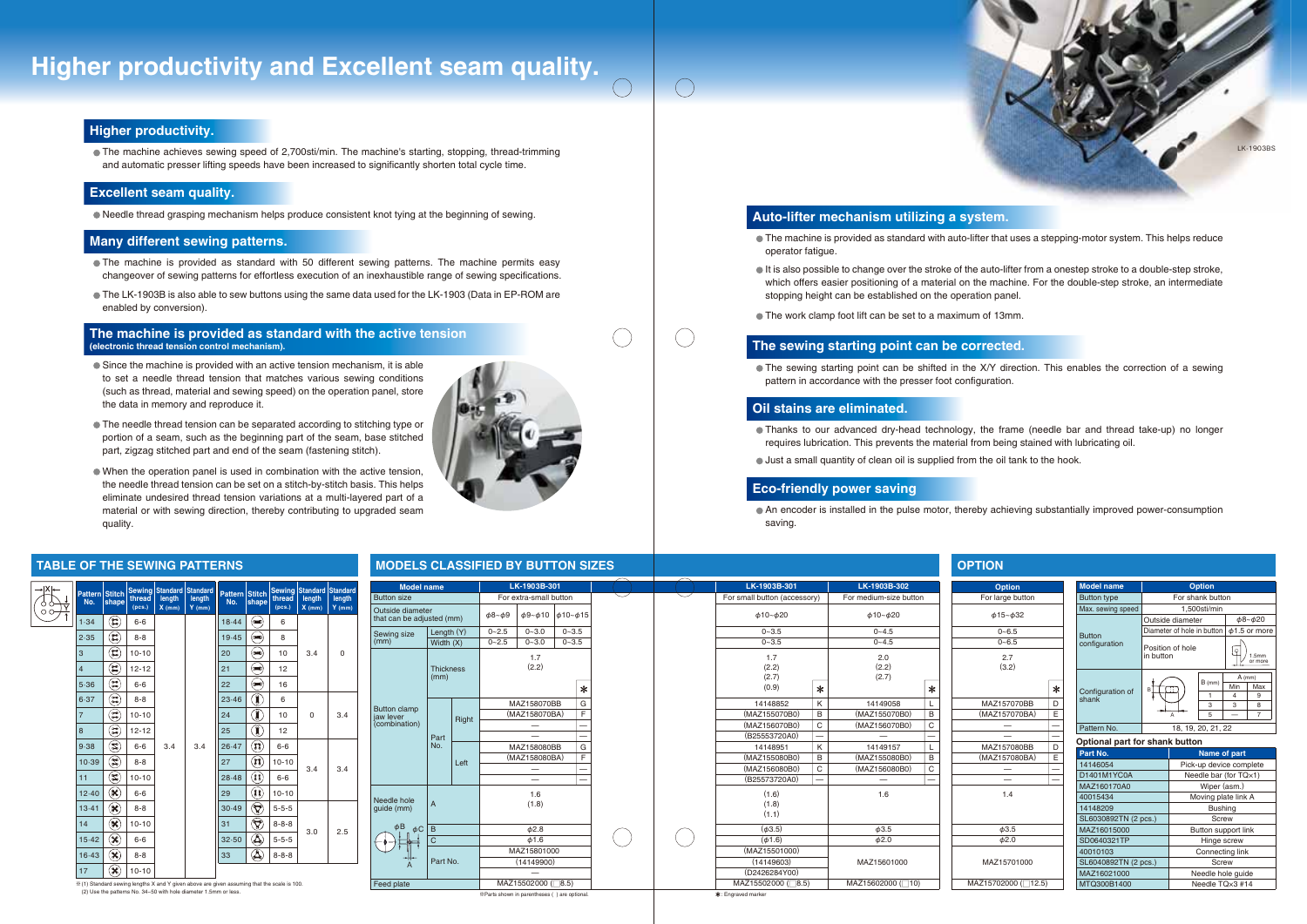13·41

8-8

 $\left( \mathbf{\hat{x}}\right)$ 

# **STANDARD LIQUID CRYSTAL PANEL <b>IP-420U** <sup>Operation panel provided **IP-420U** with programmable function</sup> **with programmable functions**

The newly-developed shorter-thread remaining mechanism trims the thread shorter after the regular thread trimming operation. Additionally, thread waste produced by thread trimming is withdrawn by suction. Thanks to this mechanism, the trouble of manual thread nipping is avoided. \* Remaining length of thread varies with sewing conditions.



- The operator can easily check the shape of the pattern displayed on the wide liquid crystal panel.
- $\bigcirc$  Make minor adjustments to data quickly and efficiently. Overall use is easier than ever before.
- $\bigcirc$  The memory storage capability of the main body of the sewing machine has been dramatically enhanced. Now the USB-ready main body of the sewing machine uses many different kinds of media. In addition to the Compact Flash card, the main body of the sewing machine is provided as standard with a USB connector. Now, data can be input/output to/from various kinds of media (SD (Secure Digital Card), CF (Compact Flash), SM (Smart Media), FD (floppy disks) etc.) by means of a USB thumb device and a card reader

The thread is retained at the beginning of sewing and any excess thread is trimmed during sewing. As a result, the length of thread sewn in the seam is shortened, thereby achieving high-quality sewing performance while preventing thread from tangling in on the wrong side "of the material."



**which eliminates thread nipping work**

### **TABLE OF THE SEWING PATTERNS MODELS CLASSIFIED BY BUTTON SIZES** LK-1903BB  $\circ$ **Sewing Sewing Standard Standard Standard Standard Pattern Stitch Pattern Stitch length length No. thread No. thread length length shape shape (pcs.) X (mm) Y (mm) (pcs.) X (mm) Y (mm)** 1·34  $\mathbf{r}$ 6-6  $14$  $\mathbf{R}$ 10-10 2·35  $\mathbf{E}$ 8-8 15·42  $(\hat{\mathbf{x}})$ 6-6 3.4 3.4  $\mathbf{E}$ 8-8 10-10 16·43  $\mathcal{R}$ 3  $\overline{A}$  $\bigcirc$ 12-12 17  $\circledast$ 10-10 5·36  $\mathbf{r}$ 6-6 18·44 (■ 6  $\mathbf{e}$ 6·37 8-8 19·45 4 8  $\mathbf{G}$ 10-10 3.4 3.4 20 10  $3.4 \quad 0$ (⊷ 7  $\mathbf{G}$  $\circledast$ 8 12-12 21 12 9·38 S) 6-6 22  $\qquad \qquad \text{or} \qquad \qquad$ 16  $\mathfrak{D}$ 10·39 8-8  $\mathbf{r}$ 11  $10-10$ 12·40  $\circledast$ 6-6



- Functional settings, such as pattern numbers and needle thread tensions can be established through the operation panel with ease. Distance between holes in a button can be easily changed by means of pattern enlargement/reduction feature.
- O Standard sewing patterns can be assigned to pattern keys P1 to P50. Any of the sewing patterns assigned to the P1 to P25 pattern keys can be activated with a touch of the corresponding key. This means that workability is improved by assigning 25 sewing patterns that are most frequently used to those pattern keys.
- OAs many as 99 different cycle sewing patterns, each of which combines a maximum of 99 different sewing patterns, can be stored in the memory.





# **The IP-420U is a new operation panel configured with a "input function" not available in standard panel.**

 $\bigcirc$  Input and edit data while observing the needle-entry points visually.

# **LK-1903BB** *The world's first*

| <b>Model name</b>                             |                           |       | LK-1903BB-301       |                        |                      |                                 |                      |   |  |
|-----------------------------------------------|---------------------------|-------|---------------------|------------------------|----------------------|---------------------------------|----------------------|---|--|
| <b>Button size</b>                            |                           |       |                     | For extra-small button |                      | For small button<br>(accessory) |                      |   |  |
| Outside diameter<br>that can be adjusted (mm) |                           |       | $\phi$ 8~ $\phi$ 9  | $\phi$ 9~ $\phi$ 10    | $\phi$ 10~ $\phi$ 15 |                                 | $\phi$ 10~ $\phi$ 20 |   |  |
| Sewing size                                   | Length (Y)<br>Width $(X)$ |       | $0 - 2.5$           | $0 - 3.0$              | $0 - 3.5$            |                                 | $0 - 3.5$            |   |  |
| (mm)                                          |                           |       | $0 - 2.5$           | $0 - 3.0$              | $0 - 3.5$            |                                 | $0 - 3.5$            |   |  |
|                                               | <b>Thickness</b><br>(mm)  |       | 1.7<br>(2.2)        |                        |                      | 1.7<br>(2.2)<br>(2.7)           |                      |   |  |
|                                               |                           |       |                     |                        |                      | ∗                               | (0.9)                | ∗ |  |
|                                               | Part<br>No.               | Right |                     | MAZ158070BB<br>G       |                      |                                 | 14148852             | ĸ |  |
| <b>Button clamp</b><br>jaw lever              |                           |       | (MAZ158070BA)       |                        |                      | F                               | (MAZ155070B0)        | B |  |
| (combination)                                 |                           |       |                     |                        |                      |                                 | (MAZ156070B0)        | C |  |
|                                               |                           |       |                     |                        |                      |                                 | (B25553720A0)        |   |  |
|                                               |                           | Left  | MAZ158080BB         |                        |                      | G                               | 14148951             | Κ |  |
|                                               |                           |       | (MAZ158080BA)       |                        |                      | F                               | (MAZ155080B0)        | B |  |
|                                               |                           |       |                     |                        |                      |                                 | (MAZ156080B0)        | C |  |
|                                               |                           |       |                     |                        |                      |                                 | (B25573720A0)        |   |  |
| Needle hole<br>quide (mm)<br>φB<br>$\phi C$   | $\overline{A}$            |       | $\Omega$            |                        |                      |                                 | 0                    |   |  |
|                                               | B                         |       |                     |                        |                      |                                 |                      |   |  |
|                                               | Ċ                         |       | $\phi$ <sub>2</sub> |                        |                      |                                 | $\phi$ <sub>2</sub>  |   |  |
|                                               | Part No.                  |       | 40146821            |                        |                      | 40146821                        |                      |   |  |
| Feed plate                                    |                           |       | 40146828            |                        |                      |                                 |                      |   |  |

※Parts shown in parentheses ( ) are optional. **※**: Engraved marke



# **The sewing machine eliminates so-called "bird's nests" (thread tangling in on the wrong side of the material at the beginning of sewing).**

# **Length of thread remaining on the material at the end of sewing has been reduced to 2 mm or less\*.**



Users who are conscious about the finished quality of products manually nip, with scissors, the thread remaining on the material after thread trimming at the end of sewing. Now, the button sewing machine with the bird's nest preventing/shorter thread remaining functions saves such users the trouble of nipping the thread, thereby preventing the sewing product from being damaged by manual thread-nipping with scissors.

※(1) Standard sewing lengths X and Y given above are given assuming that the scale is 100. (2) Use the patterns No. 34~45 with hole diameter 1.5mm or less.

\*Use #60-80 (TEX22-30) polyester spun thread

✽ IP-420U should be ordered as a part. IP-420U [Part No. 40144886] Panel cable asm. [Part No. 40065566]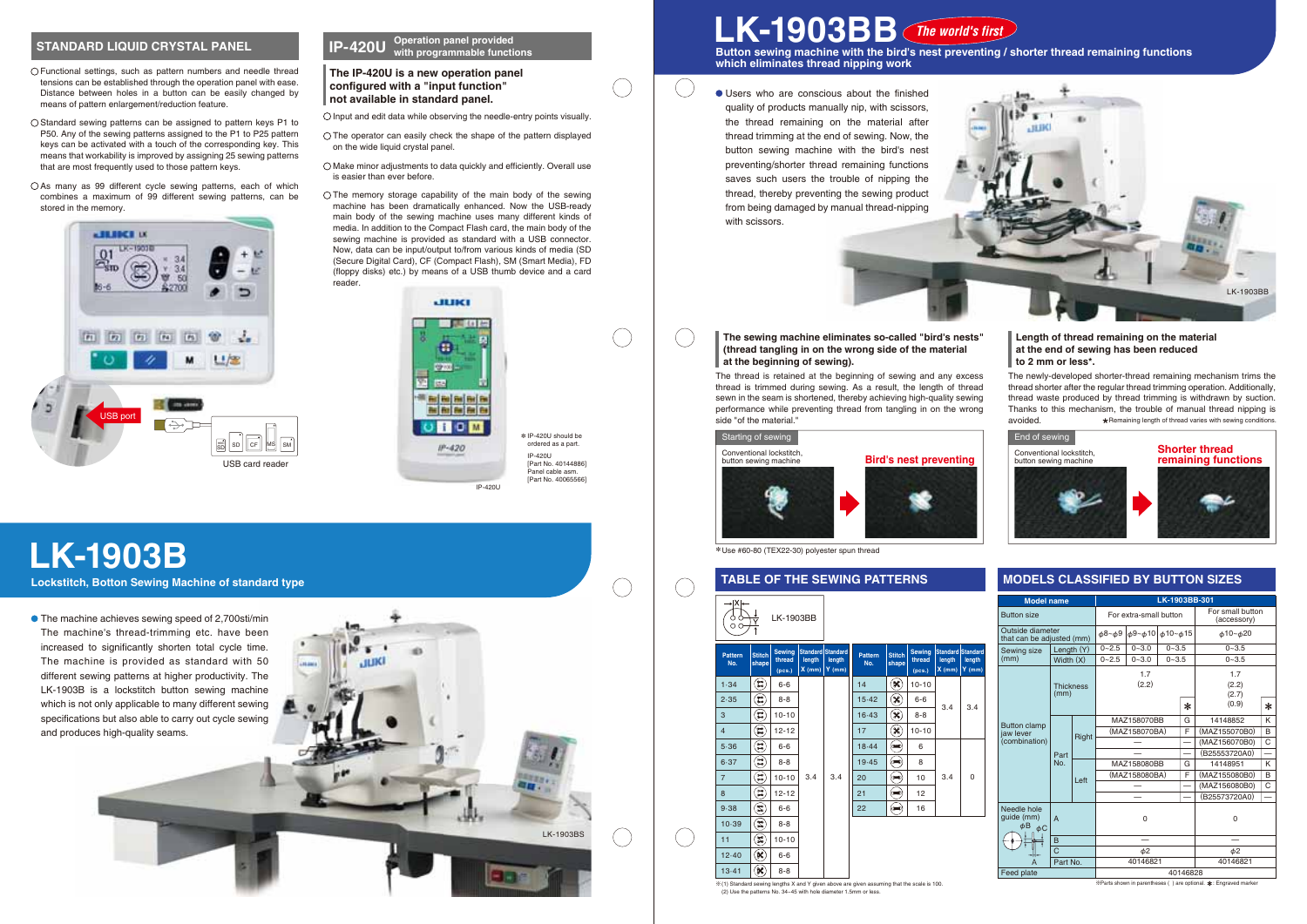LK-1903BS-311/BR35

# **MODELS CLASSIFIED BY BUTTON SIZES BUTTON CARRIER**

# **OPERATION PANEL**

 $(\quad)$ 

 $(\quad)$ 

 $(\quad)$ 

# **LK-1903B/BR35**

**Newly developed machine head, LK-1903B is adopted. LK-1903B/BR35 is now available.**

When you install magnet wiper on the machine head after factory shipment, a part of belt cover should be modified.

### $\bigoplus$ **Mode for individual**

## The machine and button feeder are connected and run together. It starts sewing a button by pressing a pedal, thread trimmer is activated after sewing a button, and button feeder sets the next button in position automatically. The machine repeats these operations with this mode. **Automatic supply mode**

 $\overline{1}$  Same as the automatic mode, but parts feeder will not be activated. It discharges the required amount of buttons in the index and sews buttons automatically. This is suitable for smaller lots.

### **Mode for small lots**  $\bigoplus$

This mode is for the machine only. As button feeder will not be activated, this can be used as a standard button sewing machine.

**The variety of functions can be easily adjusted by the simplified operation panel. Alarm lamp will be activated when problem is detected so that proper measures can be taken quickly.**







| net wiper   |             |                           |                 |
|-------------|-------------|---------------------------|-----------------|
| cable model | Part No.    | <b>Description</b>        | <b>Quantity</b> |
|             | 40018334    | Solenoid for wiper (asm.) |                 |
|             | SM6041150TP | Screw                     |                 |
| 03B         | TA1250705R0 | Rubber plug               |                 |
|             | HX00123000C | Cable clip                |                 |
|             | SL4041091SC | Screw                     |                 |

—

| <b>Applicable model</b> | Part No.    | <b>Description</b>                                                    |
|-------------------------|-------------|-----------------------------------------------------------------------|
| LK-1903B                | MAQ123000A0 | <b>Button spacer</b><br>(commonly used for men's                      |
| LK-1903B/BR35           | MAQ124000A0 | wear and ladies' wear)                                                |
| LK-1903B                | 14134050    | Button rising bar (asm.)<br>(Attachment and removal<br>are possible.) |
| LK-1903B/BR35           |             | For thick buttons<br>(Thickness of button<br>should be 2.5~5.0mm.)    |



| <b>Model name</b>                             |                          |                      | LK-1903B-311/BR35              | LK-1903B-312/BR35 |                               |   |  |
|-----------------------------------------------|--------------------------|----------------------|--------------------------------|-------------------|-------------------------------|---|--|
| <b>Button size</b>                            |                          |                      | For small button               |                   | For medium-size button        |   |  |
| Outside diameter that<br>can be adjusted (mm) |                          | $\phi$ 10~ $\phi$ 15 | $\phi$ 12~ $\phi$ 18           |                   |                               |   |  |
| Length $(Y)$<br>Sewing size                   |                          | $0 - 3.5$            |                                | $0 - 4.5$         |                               |   |  |
| (mm)                                          | Width $(X)$              |                      | $0 - 3.5$                      |                   | $0 - 4.5$                     |   |  |
|                                               | <b>Thickness</b><br>(mm) |                      | 1.7<br>(2.2)                   |                   |                               |   |  |
|                                               |                          |                      |                                | ∗                 |                               | ∗ |  |
|                                               |                          |                      | 14190458                       | P                 | MAZ166070B0                   | J |  |
| <b>Button clamp</b><br>jaw lever              | Part<br>No.              | Right                | (MAZ165070B0)                  | н                 |                               |   |  |
| (combination)                                 |                          |                      |                                |                   |                               |   |  |
|                                               |                          |                      |                                |                   |                               |   |  |
|                                               |                          | Left                 | 14190557                       | P                 | MAZ166080B0                   | J |  |
|                                               |                          |                      | (MAZ165080B0)                  | н                 |                               |   |  |
|                                               |                          |                      |                                |                   |                               |   |  |
|                                               |                          |                      |                                |                   |                               |   |  |
| Needle hole<br>quide (mm)                     | $\overline{A}$           |                      | 1.6<br>(1.8)                   |                   | 1.6                           |   |  |
| $\phi$ B <sub>.</sub> $\phi$ C                | B                        |                      | $\phi$ 3.5                     |                   | 63.5                          |   |  |
|                                               | $\overline{C}$           |                      | $\phi$ 1.6                     |                   | $\phi$ 2.0                    |   |  |
|                                               |                          |                      | MAZ15501000                    |                   |                               |   |  |
|                                               | Part No.                 |                      | (14149603)                     |                   | MAZ15601000                   |   |  |
|                                               |                          |                      |                                |                   |                               |   |  |
| Feed plate                                    |                          |                      | MAZ15502000<br>$(\square 8.5)$ |                   | MAZ15602000<br>$(\square$ 10) |   |  |





- The machine achieves sewing speed of 2,700sti/min. The machine's starting, stopping, thread-trimming and automatic presser lifting speeds have been increased to significantly shorten total cycle time.
- With our original horizontal forced feed mechanism, the button carrier sets a button in position so that the operation is simplified. Furthermore, operator fatigue is reduced since what operator needs to do is only setting material and pressing a pedal.